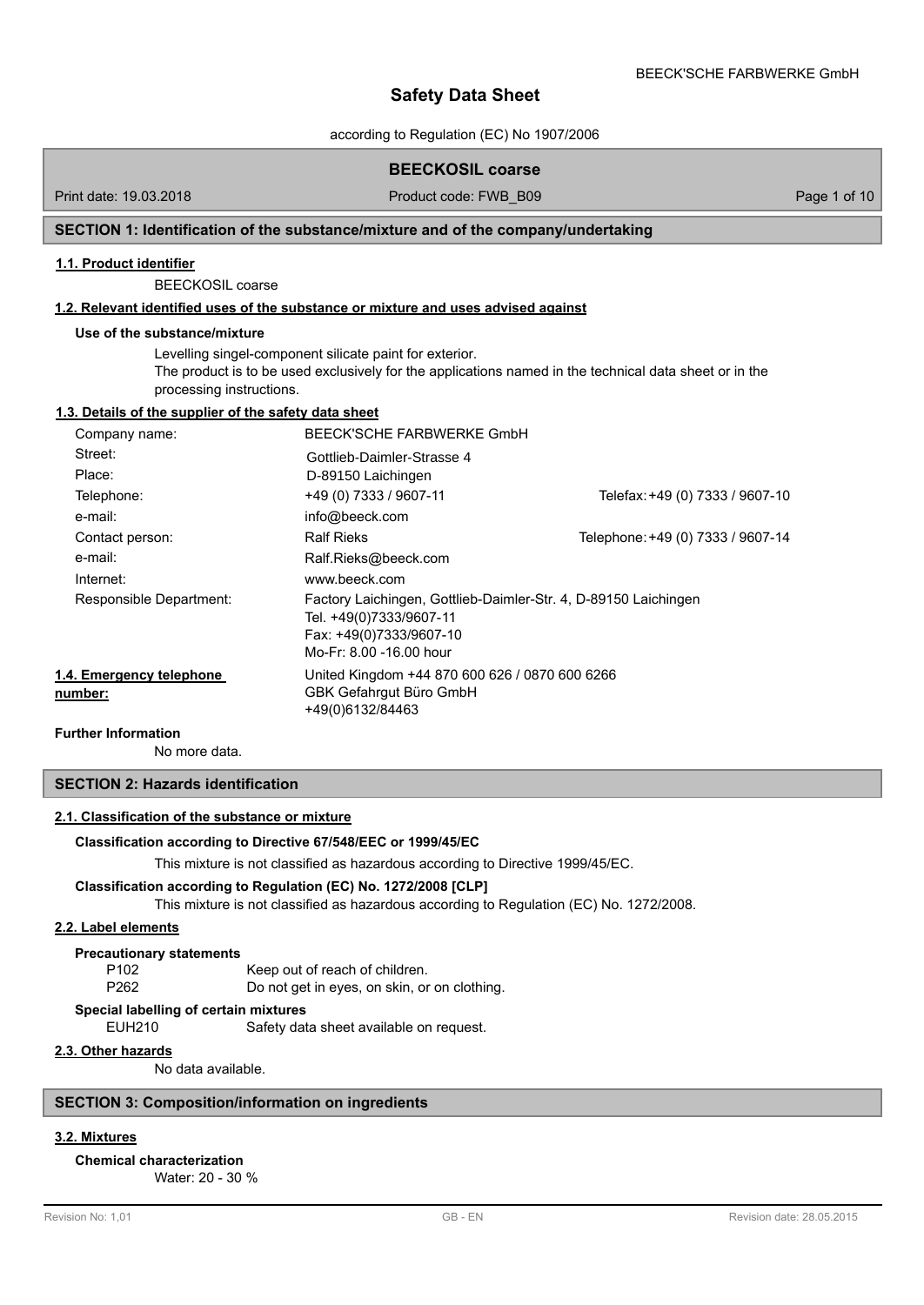according to Regulation (EC) No 1907/2006

**BEECKOSIL coarse** 

Print date: 19.03.2018 Product code: FWB\_B09 Page 2 of 10

#### **Hazardous components**

| <b>EC No</b>    | Chemical name                                                   | Quantity   |
|-----------------|-----------------------------------------------------------------|------------|
| CAS No          | Classification according to Directive 67/548/EEC                |            |
| Index No        | Classification according to Regulation (EC) No. 1272/2008 [CLP] |            |
| <b>REACH No</b> |                                                                 |            |
| 236-675-5       | Titanium oxide                                                  | $10 - 5\%$ |
| 13463-67-7      |                                                                 |            |
|                 |                                                                 |            |
|                 | Calcium carbonate                                               | $1 - 5\%$  |
| 1317-65-3       |                                                                 |            |
|                 |                                                                 |            |

Full text of R-, H- and EUH-phrases: see section 16.

#### **SECTION 4: First aid measures**

## **4.1. Description of first aid measures**

#### **General information**

In case of feeling unwell: Obtain medical attention.

Show this safety data sheet to the doctor in attendance. Never give anything by mouth to an unconscious person. Lay the affected person down and keep him still; If unconscious, place the person in the recovery position.

Eye wash fountains and safety showers must be easily accessible.

## **After inhalation**

Move out of dangerous area. Protection is needed for the First Aider.

Move to fresh air. Lay the affected person down, and keep her or him warm and calm. If symptoms persist, call a physician. In case of irregular breathing or respiratory arrest: Oxygen or artificial respiration, if needed.

#### **After contact with skin**

Wash contaminated skin areas thoroughly with soap and water. Remove soiled clothing. Do not use solvents or thinners. Obtain medical attention.

#### **After contact with eyes**

Rinse with plenty of water immediately, also under the eyelids, for at least 15 minutes. Remove contact lenses after the first 1 - 2 minutes and continue flushing. Consult an ophthalmologist immediately.

#### **After ingestion**

Immediately give large quantities of water to drink. Do not induce vomiting. In the event of spontaneous nausea and unconsciousness, keep the head back and bring the patient into the recovery position. Keep the respiratory tract open, prevent aspiration. Lay the affected person down, and keep her or him warm and calm. Consult a physician.

## **4.2. Most important symptoms and effects, both acute and delayed**

May cause eye/skin irritation.

nausea, vomiting, cough, shortness of breath, abdominal pain.

## **4.3. Indication of any immediate medical attention and special treatment needed**

Symptomatic treatment (decontamination and vital functions). If necessary, contact poisson centre.

#### **SECTION 5: Firefighting measures**

## **5.1. Extinguishing media**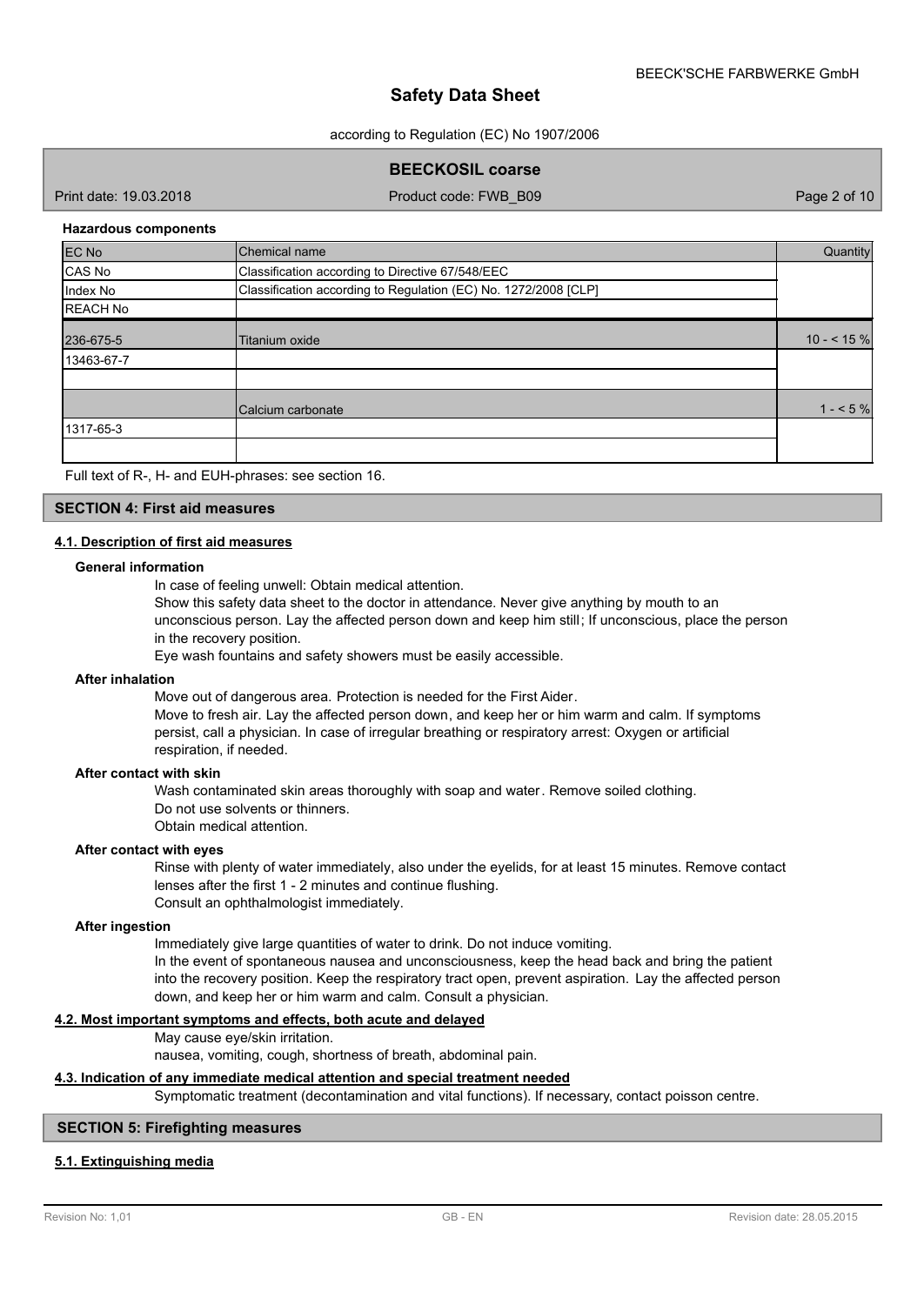according to Regulation (EC) No 1907/2006

## **BEECKOSIL coarse**

Print date: 19.03.2018 Product code: FWB\_B09 Page 3 of 10

## **Suitable extinguishing media**

The product itself does not burn. Use extinguishing measures that are appropriate to the environment.

#### **Unsuitable extinguishing media**

Do not use a solid water stream as it may scatter and spread fire.

#### **5.2. Special hazards arising from the substance or mixture**

The release of the following substances is possible in a fire: carbon dioxide (CO2), carbon monoxide (CO), smoke, nitrogen oxides (NOx).

The inhalation of hazardous decomposition products may cause serious health damage.

#### **5.3. Advice for firefighters**

Do not breathe in the vapours and combustion gases. Wear self-contained breathing apparatus for fire fighting, if necessary.

#### **Additional information**

Contaminated extinguishing water and soil must be disposed of in accordance with official regulations . Do not let product enter drains.

## **SECTION 6: Accidental release measures**

## **6.1. Personal precautions, protective equipment and emergency procedures**

Evacuate personnel to a safe area. Ensure adequate ventilation, especially in confined areas. Do not breathe in vapours and mist.

Use personal protective equipment. Wear suitable gloves and eye/face protection. Avoid bringing product in contact with the skin.

Slipping hazard due to leakage.

#### **6.2. Environmental precautions**

May not end up in waste water or open waters. Entry into rivers or surface water is to be prevented by the erection of barriers made of sand or earth or by other suitable barriers. Contact the responsible authority immediately if the product ends up in the soil, a body of water, or the sewer system.

## **6.3. Methods and material for containment and cleaning up**

Soak up with inert absorbent material (e.g. sand, silica gel, acid binder, universal binder). Dispose of as described in section 13. After cleaning, flush away traces with water.

## **6.4. Reference to other sections**

See section 8, 13

## **SECTION 7: Handling and storage**

#### **7.1. Precautions for safe handling**

#### **Advice on safe handling**

Provide sufficient air exchange and/or exhaust in work rooms. Containers keep tightly closed. Avoid contact with skin and eyes.

The further treatment / removal of coatings by grinding, burning, etc. may create hazardous dust and/or vapour. Wear suitable gloves and eye/face protection.

Do not breathe vapours/dust. When using, do not eat, drink, or smoke.

Suitable protective equipment: See section 8.

#### **Advice on protection against fire and explosion**

The product is not flammable.

The product is not explosive.

#### **Further information on handling**

Comply with the health and safety at work laws. Handle, store and transport in compliance with local regulations and in labelled containers that are suitable for this product. Do not use containers from following material: aluminium, zinc, glass. Take notice of the directions of use on the label.

#### **7.2. Conditions for safe storage, including any incompatibilities**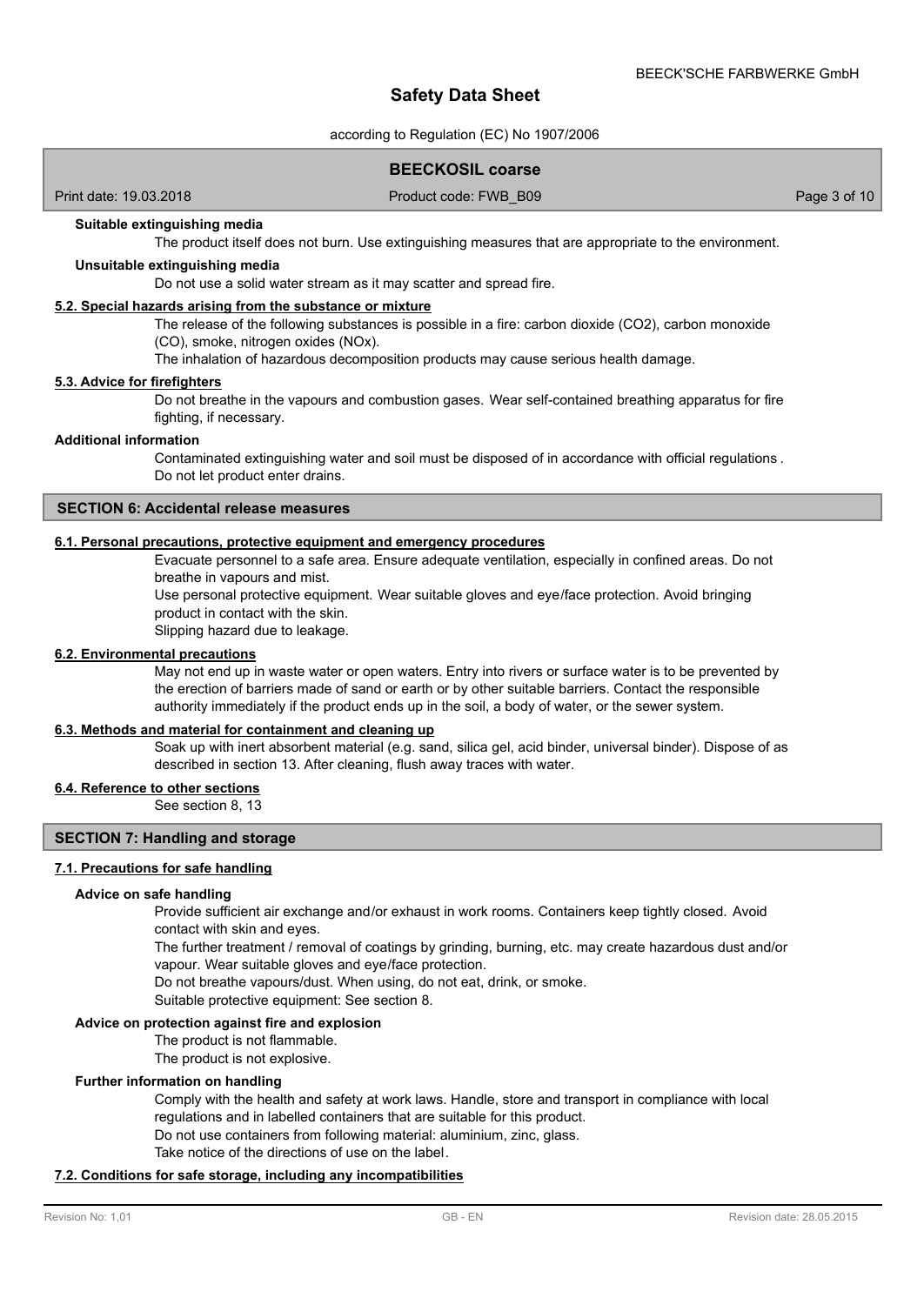according to Regulation (EC) No 1907/2006

## **BEECKOSIL coarse**

Print date: 19.03.2018 Product code: FWB\_B09 Page 4 of 10

#### **Requirements for storage rooms and vessels**

Store in compliance with the local regulations. Store sealed in the original container. Keep in a dry, cool place. Protect from freezing.

## **Advice on storage compatibility**

Do not store near acids. (Release of: CO2)

#### **Further information on storage conditions**

Smoking in the storage rooms is forbidden. Entry by unauthorized individuals is forbidden.

Keep at temperatures between 5°C and 25°C.

Already opened containers should be closed thoroughly and should be stored upright in order to prevent leakage.

#### **7.3. Specific end use(s)**

No data available.

## **SECTION 8: Exposure controls/personal protection**

#### **8.1. Control parameters**

#### **Exposure limits (EH40)**

| l CAS No   | Substance                       | ppm | mq/m <sup>3</sup> | fibres/ml | Category      | Origin     |
|------------|---------------------------------|-----|-------------------|-----------|---------------|------------|
| 7727-43-7  | Barium sulphate, inhalable dust |     | 10I               |           | TWA $(8 h)$   | WEL        |
|            |                                 |     |                   |           | STEL (15 min) | WEL        |
| 1317-65-3  | Calcium carbonate, respirable   |     |                   |           | TWA $(8 h)$   | <b>WEL</b> |
|            |                                 |     |                   |           | STEL (15 min) | WEL        |
| 13463-67-7 | Titanium dioxide, respirable    |     |                   |           | TWA $(8 h)$   | WEL        |
|            |                                 |     |                   |           | STEL (15 min) | WEL        |
|            |                                 |     |                   |           |               |            |

## **8.2. Exposure controls**

## **Appropriate engineering controls**

Ensure adequate ventilation, especially in confined areas. This can be achieved by local or space exhaust. If this is not sufficient, in order to hold the solvent vapour concentration lower than the occupational exposure limit an approved respiratory protection apparatus must be worn.

## **Protective and hygiene measures**

Avoid contact with skin and eyes. Do not breathe in vapours or spray mist. Remove and wash contaminated clothing before re-use. Do not eat, drink, smoke or take snuff at work. Wash hands before breaks and immediately after handling the product. Keep away from food, drink and animal food stuffs.

#### **Eye/face protection**

Wear suitable gloves and eye/face protection.

## **Hand protection**

Protective gloves.

Eye wash.

The manufacturer recommends the following glove materials: PVC- or rubber gloves. Safety gloves should be selected for the actual conditions of use and in accordance with the instructions for use provided by the manufacturer.

Preventive skin protection: skin protection cream.

## **Skin protection**

Impervious clothing, boots, apron, protective gloves.

Take off all contaminated clothing immediately. Wash contaminated skin areas thoroughly with soap and water.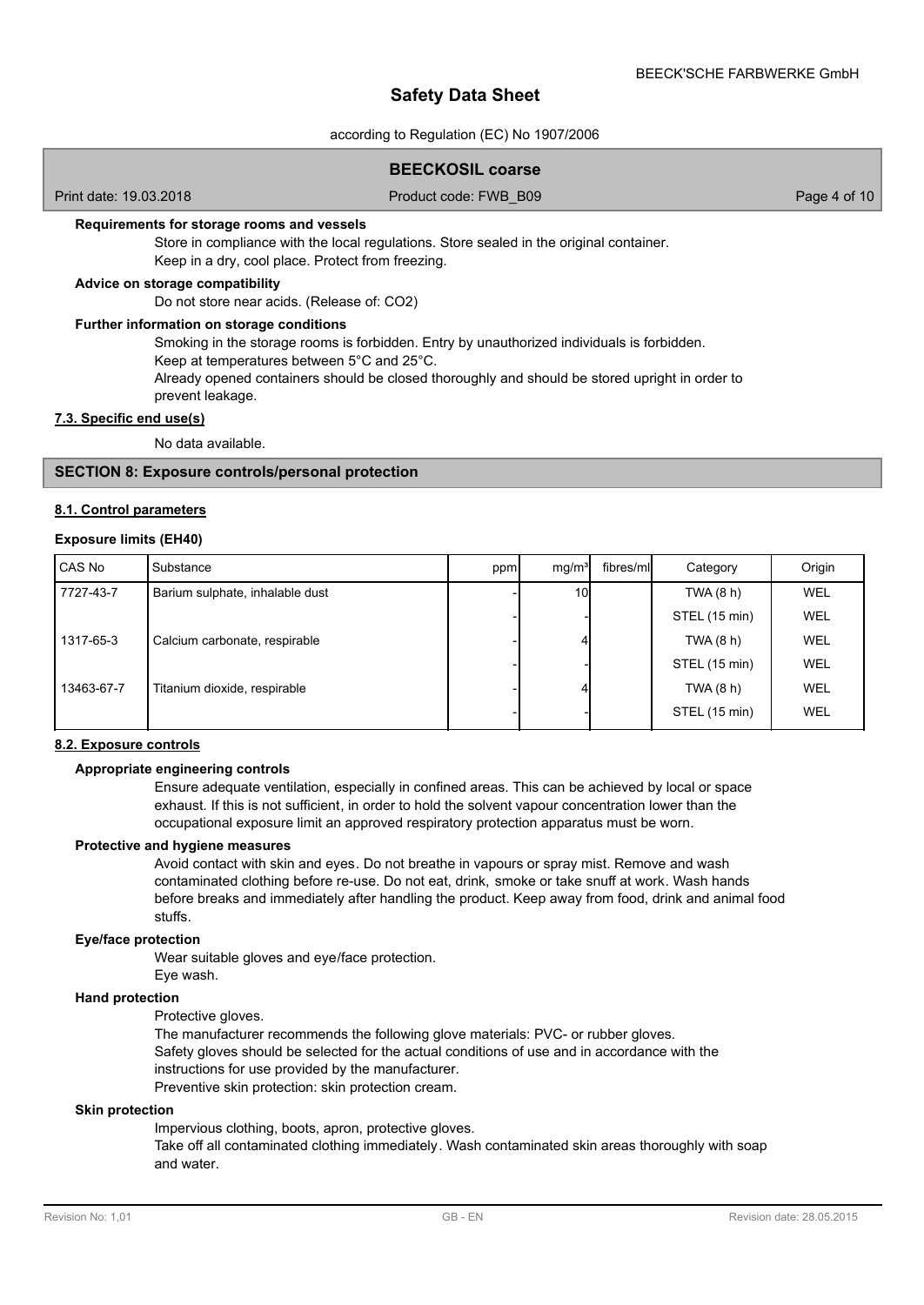according to Regulation (EC) No 1907/2006

|                                                            | <b>BEECKOSIL coarse</b>                                                                                                                                                                                         |                    |              |
|------------------------------------------------------------|-----------------------------------------------------------------------------------------------------------------------------------------------------------------------------------------------------------------|--------------------|--------------|
| Print date: 19.03.2018                                     | Product code: FWB B09                                                                                                                                                                                           |                    | Page 5 of 10 |
| <b>Respiratory protection</b>                              |                                                                                                                                                                                                                 |                    |              |
| be done wearing adequate respirator.                       | When workers are facing concentrations above the exposure limit, they must use appropriate certified<br>respirators. In order to avoid inhalation of spray-mist and sanding dust, all spraying and sanding must |                    |              |
| <b>Environmental exposure controls</b>                     | Do not flush into surface water or sanitary sewer system.                                                                                                                                                       |                    |              |
| <b>SECTION 9: Physical and chemical properties</b>         |                                                                                                                                                                                                                 |                    |              |
| 9.1. Information on basic physical and chemical properties |                                                                                                                                                                                                                 |                    |              |
| Physical state:                                            | liquid, pasty                                                                                                                                                                                                   |                    |              |
| Colour:                                                    | white / tinted                                                                                                                                                                                                  |                    |              |
| Odour:                                                     | mild                                                                                                                                                                                                            |                    |              |
|                                                            |                                                                                                                                                                                                                 | <b>Test method</b> |              |
| pH-Value:                                                  |                                                                                                                                                                                                                 | 11 ISO 4316        |              |
| Changes in the physical state                              |                                                                                                                                                                                                                 |                    |              |
| Melting point:                                             | No data available.                                                                                                                                                                                              |                    |              |
| Initial boiling point and boiling range:                   | No data available.                                                                                                                                                                                              |                    |              |
| Sublimation point:                                         | No data available.                                                                                                                                                                                              |                    |              |
| Softening point:                                           | No data available.                                                                                                                                                                                              |                    |              |
| Pour point:                                                | No data available.                                                                                                                                                                                              |                    |              |
| Flash point:                                               | not applicable                                                                                                                                                                                                  |                    |              |
| <b>Explosive properties</b><br>No data available.          |                                                                                                                                                                                                                 |                    |              |
| Lower explosion limits:                                    | No data available.                                                                                                                                                                                              |                    |              |
| Upper explosion limits:                                    | No data available.                                                                                                                                                                                              |                    |              |
| <b>Auto-ignition temperature</b>                           |                                                                                                                                                                                                                 |                    |              |
| Solid:                                                     | No data available.                                                                                                                                                                                              |                    |              |
| Decomposition temperature:                                 | No data available.                                                                                                                                                                                              |                    |              |
| Vapour pressure:                                           | No data available.                                                                                                                                                                                              |                    |              |
| Density:                                                   | $1,58$ g/cm <sup>3</sup>                                                                                                                                                                                        |                    |              |
| Water solubility:                                          | No data available.                                                                                                                                                                                              |                    |              |
| Solubility in other solvents<br>No data available.         |                                                                                                                                                                                                                 |                    |              |
| Partition coefficient:                                     | No data available.                                                                                                                                                                                              |                    |              |
| Viscosity / dynamic:                                       | 8000 mPa·s                                                                                                                                                                                                      |                    |              |
| Viscosity / kinematic:                                     | No data available.                                                                                                                                                                                              |                    |              |
| Vapour density:                                            | No data available.                                                                                                                                                                                              |                    |              |
| 9.2. Other information                                     |                                                                                                                                                                                                                 |                    |              |
| Solid content:                                             | No data available.                                                                                                                                                                                              |                    |              |
|                                                            |                                                                                                                                                                                                                 |                    |              |
| <b>SECTION 10: Stability and reactivity</b>                |                                                                                                                                                                                                                 |                    |              |
| 10.1. Reactivity                                           |                                                                                                                                                                                                                 |                    |              |

## No data available.

## **10.2. Chemical stability**

Г

Γ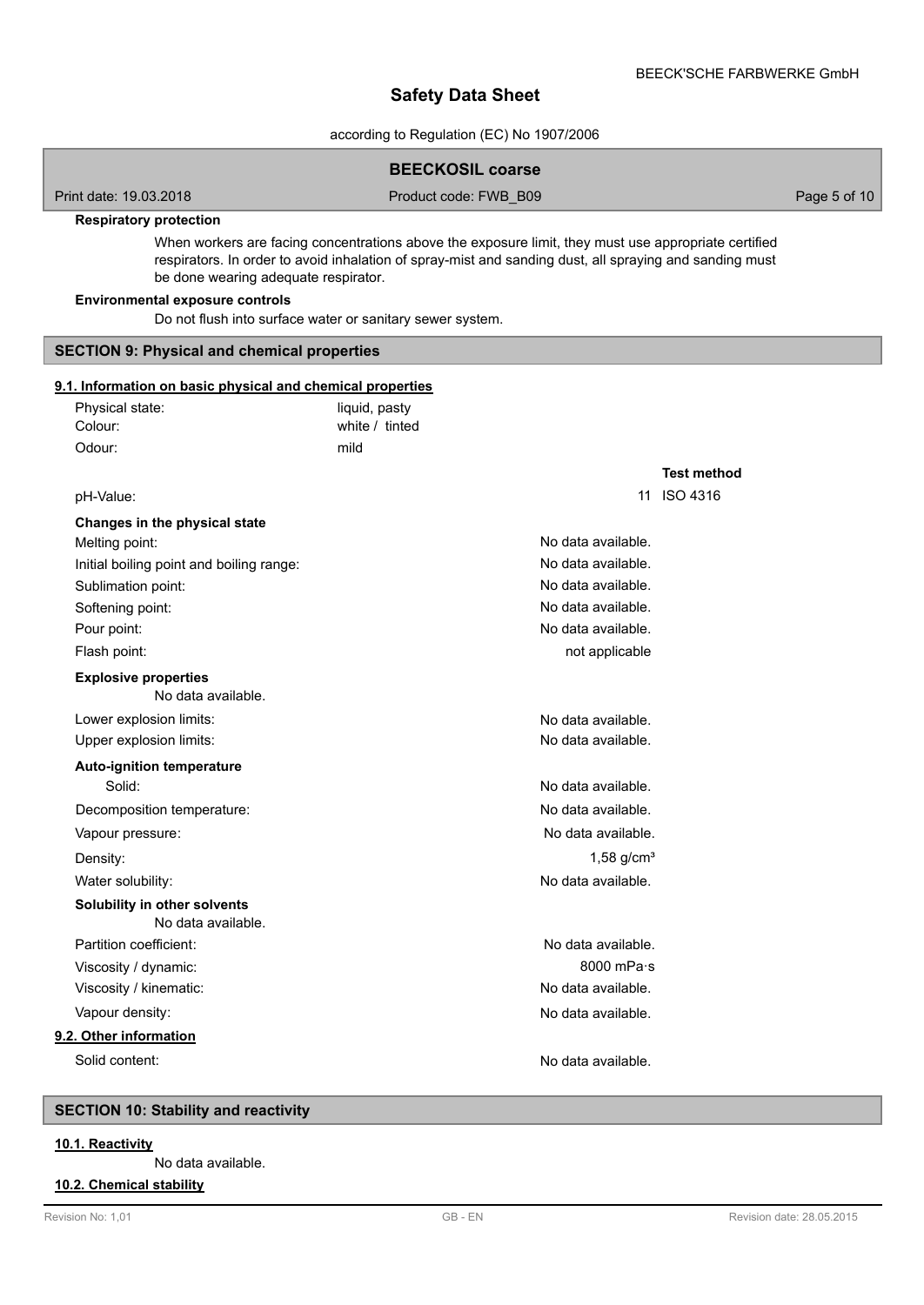according to Regulation (EC) No 1907/2006

## **BEECKOSIL coarse**

Print date: 19.03.2018 **Product code: FWB\_B09** Page 6 of 10

Stable under proper storage and handling.

## **10.3. Possibility of hazardous reactions**

No dangerous reactions occur under normal storage conditions and in normal use. Does not polymerize.

## **10.4. Conditions to avoid**

None under normal use.

#### **10.5. Incompatible materials**

strong oxidizers; strong acids

## **10.6. Hazardous decomposition products**

No decomposition if stored and applied as directed.

## **SECTION 11: Toxicological information**

## **11.1. Information on toxicological effects**

#### **Toxicocinetics, metabolism and distribution**

No data available.

## **Acute toxicity**

No data is available on the product itself.

| CAS No     | Chemical name            |             |              |                |          |
|------------|--------------------------|-------------|--------------|----------------|----------|
|            | Exposure routes          | Method      | Dose         | <b>Species</b> | Source   |
| 13463-67-7 | Titanium oxide           |             |              |                |          |
|            | oral                     | LD50        | >5000 mg/kg  | Irat           | OECD 425 |
|            | dermal                   | LD50        | >5000 mg/kg  | rabbit         |          |
|            | inhalative (4 h) aerosol | <b>LC50</b> | $>6.8$ mg/l  | Irat           |          |
| 1317-65-3  | Calcium carbonate        |             |              |                |          |
|            | oral                     | LD50        | > 5000 mg/kg | Irat           |          |

#### **Irritation and corrosivity**

May cause eye/skin irritation.

#### **Sensitising effects**

No data available.

## **STOT-single exposure**

No data available.

## **Severe effects after repeated or prolonged exposure**

No data available.

## **Carcinogenic/mutagenic/toxic effects for reproduction**

No data available.

## **Aspiration hazard**

No data available.

## **Specific effects in experiment on an animal**

No data available.

## **SECTION 12: Ecological information**

## **12.1. Toxicity**

No data is available on the product itself.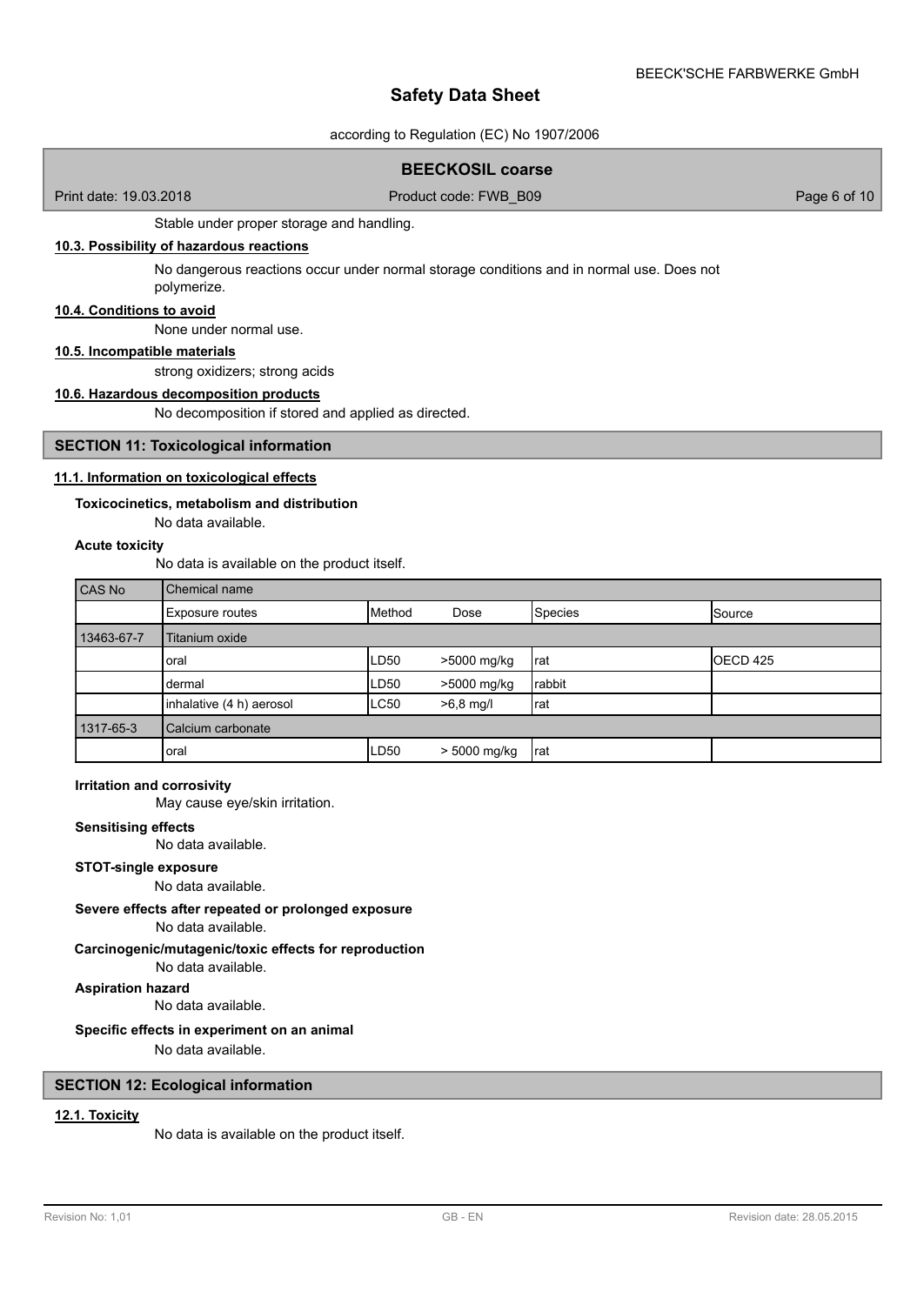#### according to Regulation (EC) No 1907/2006

## **BEECKOSIL coarse**

Print date: 19.03.2018 Product code: FWB\_B09 Page 7 of 10

| CAS No     | Chemical name            |                   |             |  |                                             |          |  |
|------------|--------------------------|-------------------|-------------|--|---------------------------------------------|----------|--|
|            | Aquatic toxicity         | Method            | Dose        |  | [h] $\vert$ [d] Species                     | Source   |  |
| 13463-67-7 | Titanium oxide           |                   |             |  |                                             |          |  |
|            | Acute fish toxicity      | <b>LC50</b>       | >1000 mg/l  |  | 96 h Pimephales promelas                    |          |  |
|            | Acute algae toxicity     | ErC <sub>50</sub> | $16$ mg/l   |  | <b>I</b> Pseudokirchneriella<br>subcapitata |          |  |
|            | Acute crustacea toxicity | EC50              | $>100$ mg/l |  | 48 h Daphnia magna                          | OECD 202 |  |
| 1317-65-3  | Calcium carbonate        |                   |             |  |                                             |          |  |
|            | Acute fish toxicity      | <b>LC50</b>       | >10000 mg/l |  | 96 hlRainbow trout<br>(Oncorhynchus mykiss) |          |  |
|            | Acute algae toxicity     | ErC <sub>50</sub> | $>200$ mg/l |  | 72 h Desmodesmus subspicatus                |          |  |
|            | Acute crustacea toxicity | <b>EC50</b>       | >1000 mg/l  |  | 48 h Daphnia magna                          |          |  |

#### **12.2. Persistence and degradability**

No data available.

## **12.3. Bioaccumulative potential**

No data available.

## **12.4. Mobility in soil**

No data available.

## **12.5. Results of PBT and vPvB assessment**

No data available.

## **12.6. Other adverse effects**

No data available.

#### **Further information**

Do not flush into surface water or sanitary sewer system. Do not allow material to contaminate ground water system.

## **SECTION 13: Disposal considerations**

## **13.1. Waste treatment methods**

## **Advice on disposal**

Disposal in accordance with the official regulations.

Do not flush into surface water or sanitary sewer system. Offer surplus and non-recyclable solutions to a licensed disposal company.

#### **Waste disposal number of waste from residues/unused products**

080112 WASTES FROM THE MANUFACTURE, FORMULATION, SUPPLY AND USE (MFSU) OF COATINGS (PAINTS, VARNISHES AND VITREOUS ENAMELS), ADHESIVES, SEALANTS AND PRINTING INKS; wastes from MFSU and removal of paint and varnish; waste paint and varnish other than those mentioned in 08 01 11

## **Waste disposal number of used product**

WASTES FROM THE MANUFACTURE, FORMULATION, SUPPLY AND USE (MFSU) OF COATINGS (PAINTS, VARNISHES AND VITREOUS ENAMELS), ADHESIVES, SEALANTS AND PRINTING INKS; wastes from MFSU and removal of paint and varnish; waste paint and varnish other than those mentioned in 08 01 11 080112

#### **Contaminated packaging**

Packaging can be sent for recycling after being emptied and cleaned. If recycling is not practicable, dispose of in compliance with the official regulations and the Environmental Protection (Duty of Care) Regulations 1991.

## **SECTION 14: Transport information**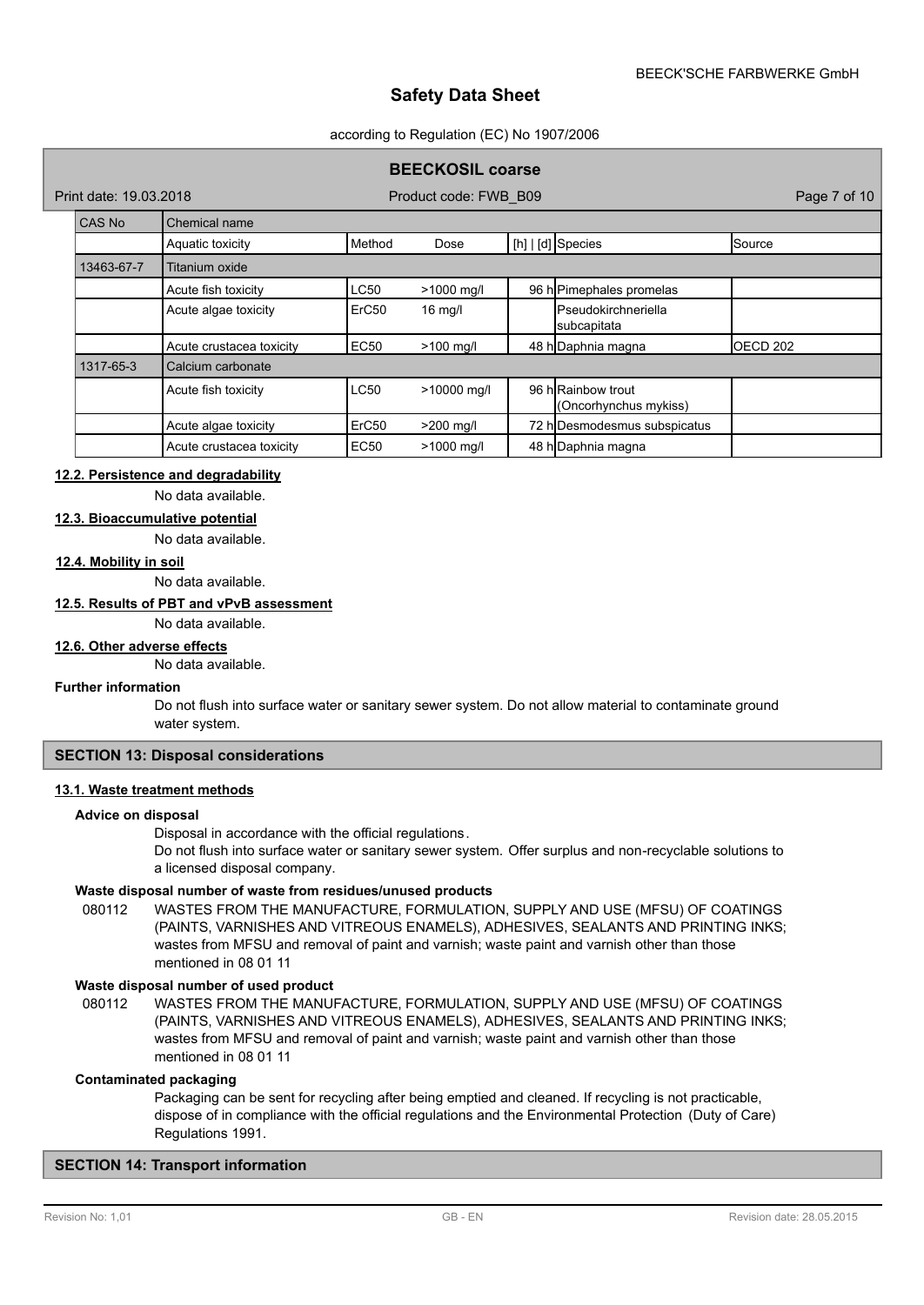## according to Regulation (EC) No 1907/2006

|                                                           | <b>BEECKOSIL coarse</b>                                      |                           |
|-----------------------------------------------------------|--------------------------------------------------------------|---------------------------|
| Print date: 19.03.2018                                    | Product code: FWB B09                                        | Page 8 of 10              |
| Land transport (ADR/RID)                                  |                                                              |                           |
| 14.1. UN number:                                          | not regulated                                                |                           |
| 14.2. UN proper shipping name:                            | not regulated                                                |                           |
| 14.3. Transport hazard class(es):                         | not regulated                                                |                           |
| 14.4. Packing group:                                      | not regulated                                                |                           |
| Hazard label:                                             | n.d.a.                                                       |                           |
|                                                           |                                                              |                           |
| Classification code:                                      | n.d.a.                                                       |                           |
| <b>Special Provisions:</b>                                | n.d.a.                                                       |                           |
| Limited quantity:                                         | n.d.a.                                                       |                           |
| Transport category:<br>Hazard No:                         | n.d.a.                                                       |                           |
| Tunnel restriction code:                                  | n.d.a.                                                       |                           |
| Other applicable information (land transport)             | Not classified as dangerous regarding transport regulations. |                           |
| Inland waterways transport (ADN)                          |                                                              |                           |
| 14.1. UN number:                                          | not regulated                                                |                           |
| 14.2. UN proper shipping name:                            | not regulated                                                |                           |
| 14.3. Transport hazard class(es):                         | not regulated                                                |                           |
| 14.4. Packing group:                                      | not regulated                                                |                           |
| Hazard label:                                             | n.d.a.                                                       |                           |
|                                                           |                                                              |                           |
| Classification code:                                      | n.d.a.                                                       |                           |
| <b>Special Provisions:</b>                                | n.d.a.                                                       |                           |
| Limited quantity:                                         | n.d.a.                                                       |                           |
| Other applicable information (inland waterways transport) | Not classified as dangerous regarding transport regulations. |                           |
| <b>Marine transport (IMDG)</b>                            |                                                              |                           |
| 14.1. UN number:                                          | not regulated                                                |                           |
| 14.2. UN proper shipping name:                            | not regulated                                                |                           |
| 14.3. Transport hazard class(es):                         | not regulated                                                |                           |
| 14.4. Packing group:                                      | n.d.a.                                                       |                           |
| Hazard label:                                             | n.d.a.                                                       |                           |
|                                                           |                                                              |                           |
| Marine pollutant:                                         | n.d.a                                                        |                           |
| Special Provisions:                                       | n.d.a.                                                       |                           |
| Limited quantity:                                         | n.d.a.                                                       |                           |
| EmS:                                                      | n.d.a.                                                       |                           |
| Other applicable information (marine transport)           | Not classified as dangerous regarding transport regulations. |                           |
| Revision No: 1,01                                         | $\mathsf{GB}$ - $\mathsf{EN}$                                | Revision date: 28.05.2015 |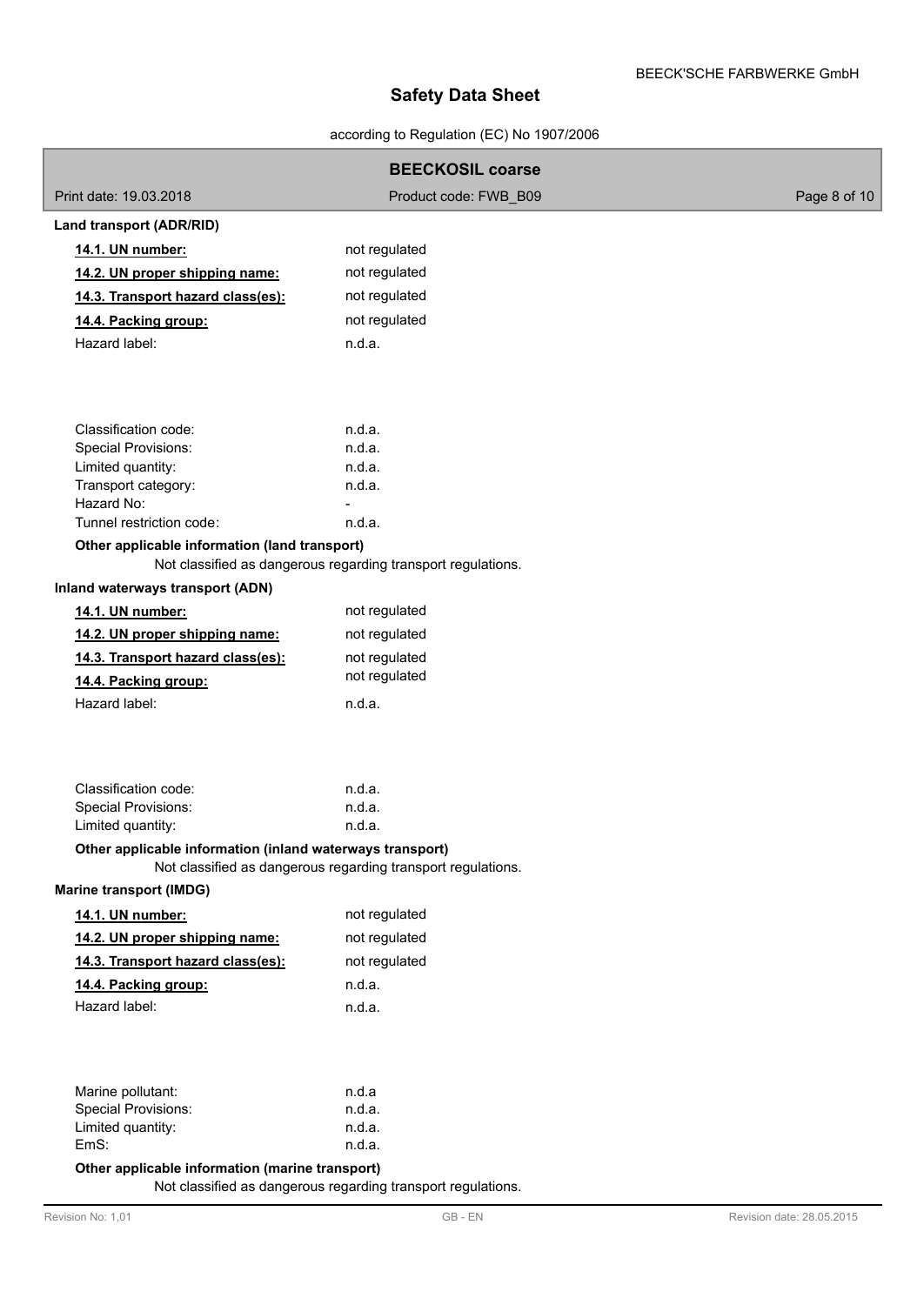according to Regulation (EC) No 1907/2006

| <b>BEECKOSIL coarse</b>                                                       |                                                                                                                                                                                           |              |  |  |  |  |
|-------------------------------------------------------------------------------|-------------------------------------------------------------------------------------------------------------------------------------------------------------------------------------------|--------------|--|--|--|--|
| Print date: 19.03.2018                                                        | Product code: FWB B09                                                                                                                                                                     | Page 9 of 10 |  |  |  |  |
| Air transport (ICAO)                                                          |                                                                                                                                                                                           |              |  |  |  |  |
| 14.1. UN number:                                                              | not restricted                                                                                                                                                                            |              |  |  |  |  |
| 14.2. UN proper shipping name:                                                | not restricted                                                                                                                                                                            |              |  |  |  |  |
| 14.3. Transport hazard class(es):                                             | not restricted                                                                                                                                                                            |              |  |  |  |  |
| 14.4. Packing group:                                                          | n.d.a.                                                                                                                                                                                    |              |  |  |  |  |
| Hazard label:                                                                 | n.d.a.                                                                                                                                                                                    |              |  |  |  |  |
| Special Provisions:<br>Limited quantity Passenger:                            | n.d.a.<br>n.d.a.                                                                                                                                                                          |              |  |  |  |  |
| IATA-packing instructions - Passenger:                                        | n.d.a.                                                                                                                                                                                    |              |  |  |  |  |
| IATA-max. quantity - Passenger:                                               | n.d.a.                                                                                                                                                                                    |              |  |  |  |  |
| IATA-packing instructions - Cargo:                                            | n.d.a.<br>n.d.a.                                                                                                                                                                          |              |  |  |  |  |
| IATA-max. quantity - Cargo:<br>Other applicable information (air transport)   |                                                                                                                                                                                           |              |  |  |  |  |
|                                                                               | Not classified as dangerous regarding transport regulations.                                                                                                                              |              |  |  |  |  |
| Danger releasing substance:                                                   | n.d.a.                                                                                                                                                                                    |              |  |  |  |  |
| 14.6. Special precautions for user<br>not applicable                          |                                                                                                                                                                                           |              |  |  |  |  |
| 14.7. Transport in bulk according to Annex II of MARPOL73/78 and the IBC Code |                                                                                                                                                                                           |              |  |  |  |  |
| not applicable                                                                |                                                                                                                                                                                           |              |  |  |  |  |
| Other applicable information                                                  |                                                                                                                                                                                           |              |  |  |  |  |
| None.                                                                         |                                                                                                                                                                                           |              |  |  |  |  |
| <b>SECTION 15: Regulatory information</b>                                     |                                                                                                                                                                                           |              |  |  |  |  |
|                                                                               | 15.1. Safety, health and environmental regulations/legislation specific for the substance or mixture                                                                                      |              |  |  |  |  |
| EU regulatory information                                                     |                                                                                                                                                                                           |              |  |  |  |  |
| 2004/42/EC (VOC):                                                             | The EU limit value for this product (product category: II.A c, Wb) in ready<br>to use form is max 40 g/litre of VOC. The VOC content of this product in<br>ready to use form is max 4 g/l |              |  |  |  |  |
| <b>Additional information</b>                                                 |                                                                                                                                                                                           |              |  |  |  |  |
|                                                                               | No Substances of Very High Concern (SVHC) according REACH Articel 57.                                                                                                                     |              |  |  |  |  |
| National regulatory information                                               |                                                                                                                                                                                           |              |  |  |  |  |
| Water contaminating class (D):                                                | 1 - slightly water contaminating                                                                                                                                                          |              |  |  |  |  |
| 15.2. Chemical safety assessment                                              |                                                                                                                                                                                           |              |  |  |  |  |
|                                                                               | Chemical safety assessments for substances in this mixture were not carried out.                                                                                                          |              |  |  |  |  |
| <b>SECTION 16: Other information</b>                                          |                                                                                                                                                                                           |              |  |  |  |  |
| Abbreviations and acronyms                                                    |                                                                                                                                                                                           |              |  |  |  |  |
| $n.a. = not applicable$<br>$n.d. = not determined$                            |                                                                                                                                                                                           |              |  |  |  |  |

n.d.a. = no data available

# **Relevant H- and EUH-phrases (Number and full text)**

Safety data sheet available on request.